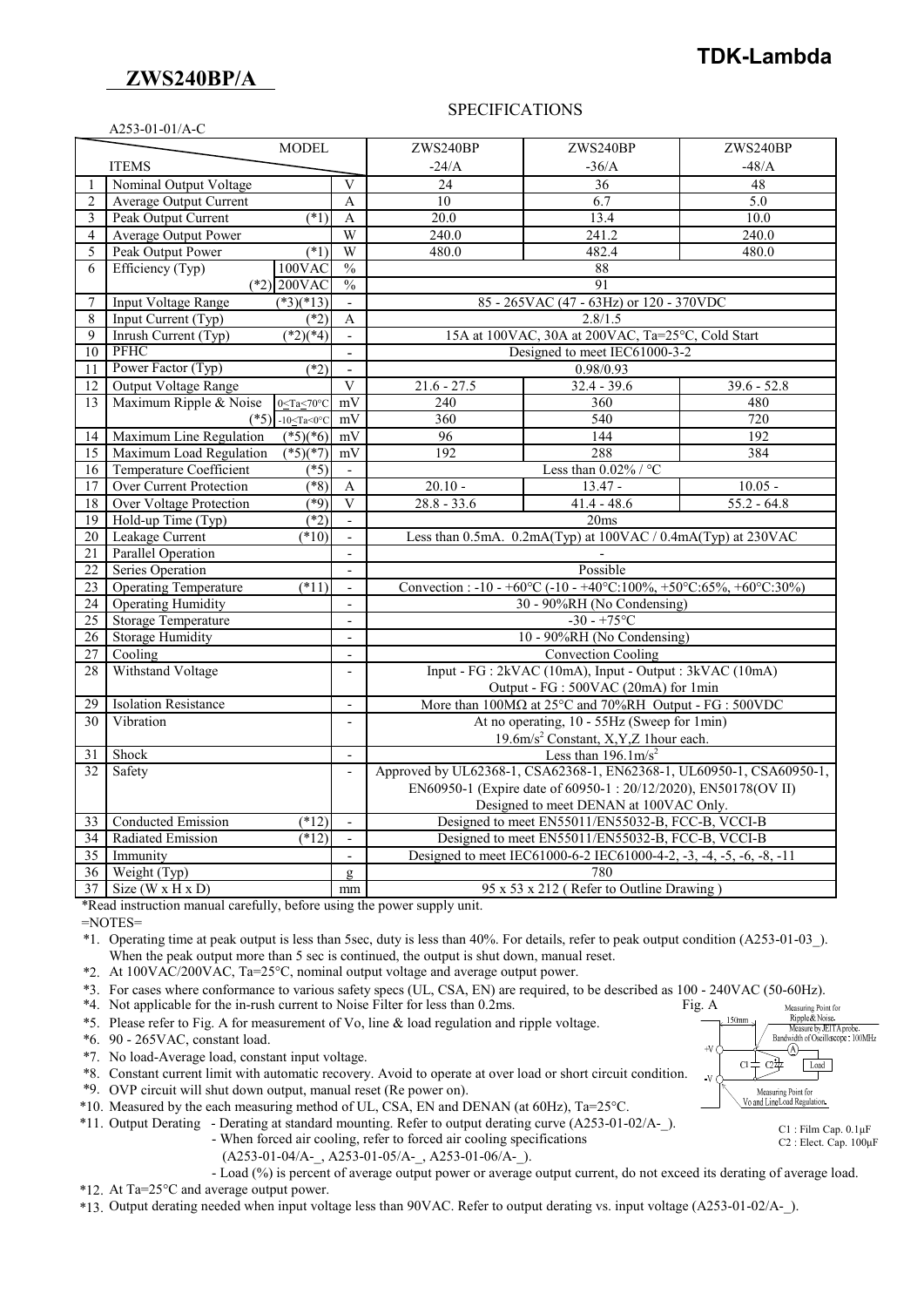# **ZWS240BP/A**

## **TDK-Lambda**

 $\ast$  COOLING : CONVECTION / FORCED AIR COOLING

INPUT VOLTAGE (VAC) MOUNTING A-F

A253-01-02/A-A

| *COOLING : CONVECTION COOLING |
|-------------------------------|
|-------------------------------|

|                  | LOAD (%) |                         |  |
|------------------|----------|-------------------------|--|
| Ta $(^{\circ}C)$ |          | MOUNTING A MOUNTING B,C |  |
| $-10 - +10$      | 100      | 100                     |  |
| 20               | 100      | 100                     |  |
| 30               | 100      | 100                     |  |
| 40               | 100      | 77                      |  |
| 50               | 65       | 53                      |  |
| 60               | 30       | 30                      |  |

|                  | LOAD (%) |                         |  |
|------------------|----------|-------------------------|--|
| Ta $(^{\circ}C)$ |          | MOUNTING E MOUNTING D.F |  |
| $-10 - +10$      | 100      | 100                     |  |
| 20               | 100      | 82                      |  |
| 30               | 78       | 64                      |  |
| 40               | 55       | 46                      |  |
| 50               | 32       | 28                      |  |
| 60               | 10       | 10                      |  |

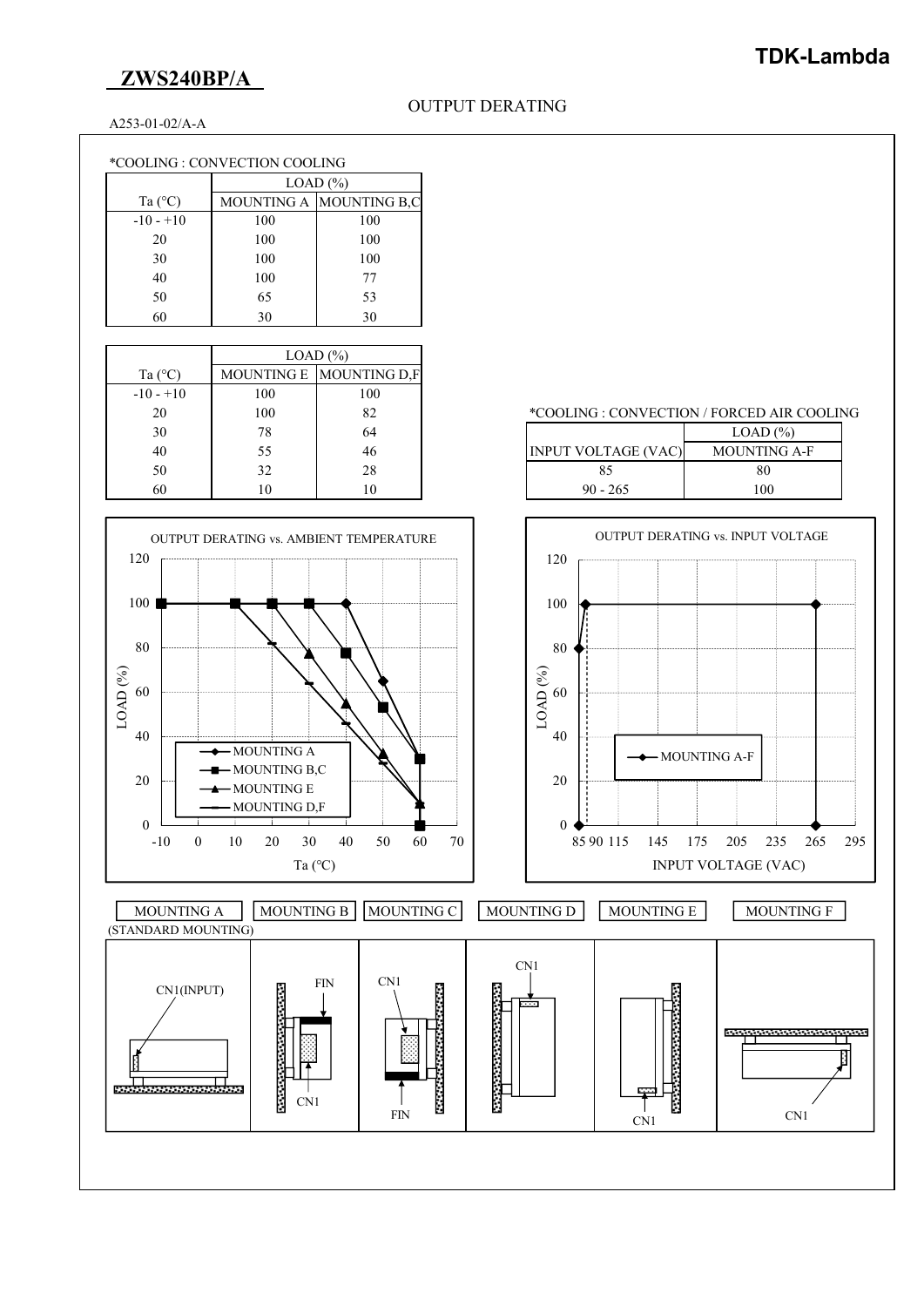

A253-01-04/A

### \*COOLING : FORCED AIR COOLING

|                  | LOAD $(\%)$         |  |
|------------------|---------------------|--|
| Ta $(^{\circ}C)$ | <b>MOUNTING A-F</b> |  |
| $-10 - +50$      | 100                 |  |
| 60               | $70-$               |  |

Air velocity  $\geq$  0.7m/s : Air must flow through component side.

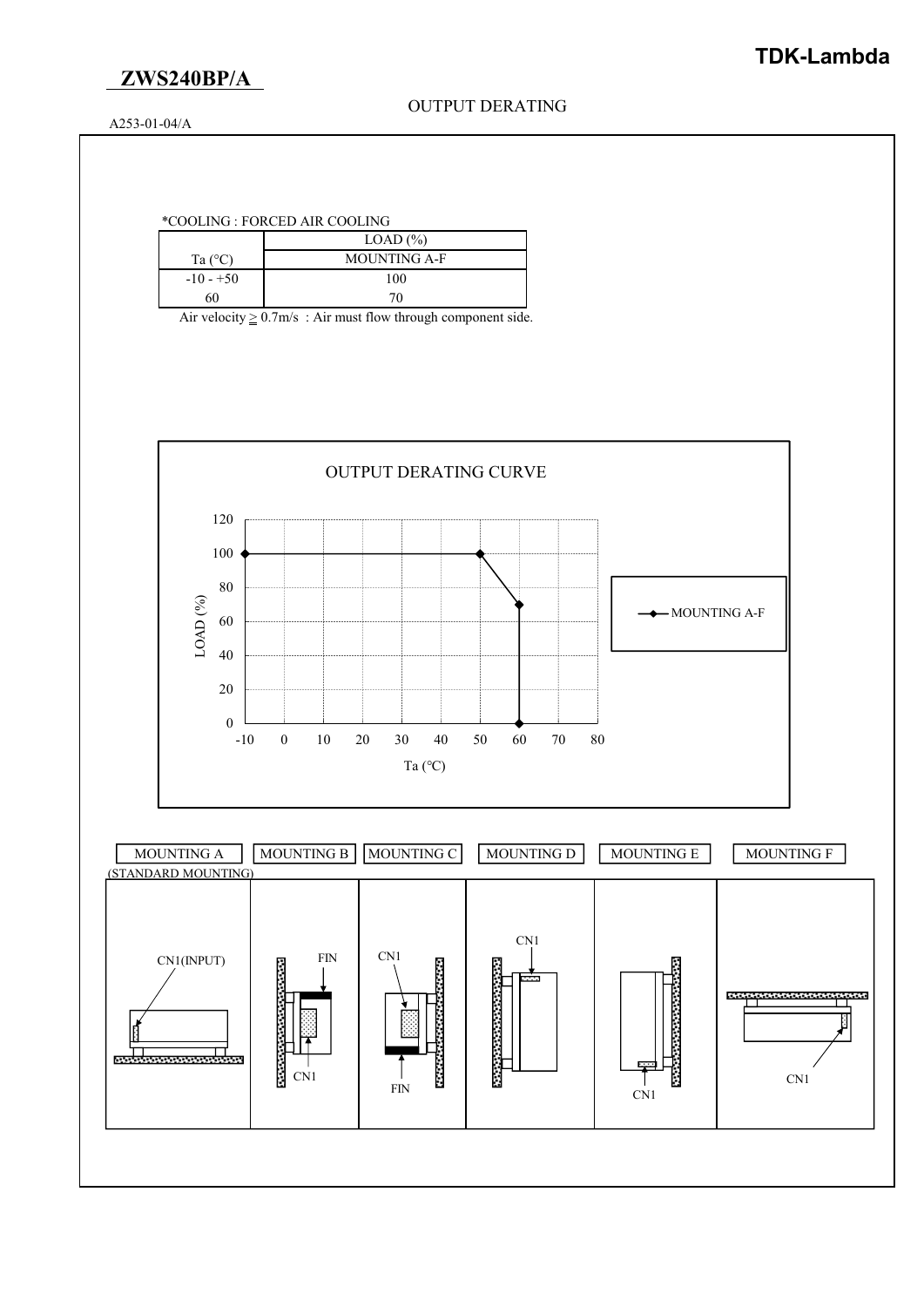## **ZWS240BP/A**

#### SPECIFICATIONS (FORCED AIR COOLING)

| A253-01-05/A-A |                                                                                                       |               |               |                                                                         |                                            |          |
|----------------|-------------------------------------------------------------------------------------------------------|---------------|---------------|-------------------------------------------------------------------------|--------------------------------------------|----------|
|                |                                                                                                       | <b>MODEL</b>  |               | ZWS240BP                                                                | ZWS240BP                                   | ZWS240BP |
| <b>ITEMS</b>   |                                                                                                       |               |               | $-24/A$                                                                 | $-36/A$                                    | $-48/A$  |
|                | Nominal Output Voltage                                                                                |               | V             | 24                                                                      | 36                                         | 48       |
|                | Average Output Current                                                                                |               | A             | 12.5                                                                    | 8.4                                        | 6.3      |
|                | Peak Output Current                                                                                   | $(*1)$        | A             | 20.0                                                                    | 13.4                                       | 10.0     |
|                | <b>Average Output Power</b>                                                                           |               | W             | 300.0                                                                   | 302.4                                      | 302.4    |
|                | Peak Output Power                                                                                     | $(*1)$        | W             | 480.0                                                                   | 482.4                                      | 480.0    |
| 6              | Efficiency (Typ)                                                                                      | $100$ VAC     | $\frac{0}{0}$ |                                                                         | 88                                         |          |
|                |                                                                                                       | $(*2)$ 200VAC | $\frac{0}{0}$ |                                                                         | 91                                         |          |
|                | <b>Input Voltage Range</b>                                                                            | $(*3)(*4)$    |               |                                                                         | 85 - 265 VAC (47 - 63 Hz) or 120 - 370 VDC |          |
| 8              | Input Current (Typ)                                                                                   | $(*5)$        | A             | 3.6/1.8                                                                 |                                            |          |
| 9              | Hold-up Time (Typ)<br>$(*5)$<br>16ms(typ) at 100VAC & Rated O/P Power, 20ms(typ) at 100VAC & 75% Load |               |               |                                                                         |                                            |          |
| 10             | <b>Operating Temperature</b>                                                                          | $(*6)$        |               | $-10 - +60\degree C$ ( $-10 - +50\degree C$ :100%, $+60\degree C$ :70%) |                                            |          |
| 11             | Cooling                                                                                               | $(*7)$        | -             | Forced Air Cooling                                                      |                                            |          |
| 12             | Conducted Emission                                                                                    | $(*8)$        |               | Designed to meet EN55011/EN55032-A, FCC-A, VCCI-A                       |                                            |          |
| 13             | Radiated Emission                                                                                     | $(*8)$        |               | Designed to meet EN55011/EN55032-A, FCC-A, VCCI-A                       |                                            |          |

\*Read instruction manual carefully, before using the power supply unit.

\*For other specification items, refer to specifications(A253-01-01/A\_).

 $=$ NOTES $=$ 

\*1. Operating time at peak output is less than 5sec, duty is less than 40%. For details, refer to peak output condition (A253-01-03\_). When the peak output more than 5 sec is continued, the output is shut down, manual reset.

\*2. At 100VAC/200VAC, Ta=25°C, nominal output voltage and average output power.

\*3. For cases where conformance to various safety specs (UL, CSA, EN) are required, to be described as 100 - 240VAC (50-60Hz).

\*4. Output derating needed when input voltage less than 90VAC. Refer to output derating vs. input voltage (A253-01-02/A-\_).

\*5. At 100VAC/200VAC, Ta=25°C, nominal output voltage and average output power.

\*6. Output Derating - Derating at standard mounting. Refer to output derating curve (A253-01-06/A-\_).

 - Load (%) is percent of average output power or average output current, do not exceed its derating of average load. \*7. Forced air cooling with air velocity more than 1.5m/s (measured at component side of PCB, air must flow through component side)

\*8. At Ta=25°C and average output power.